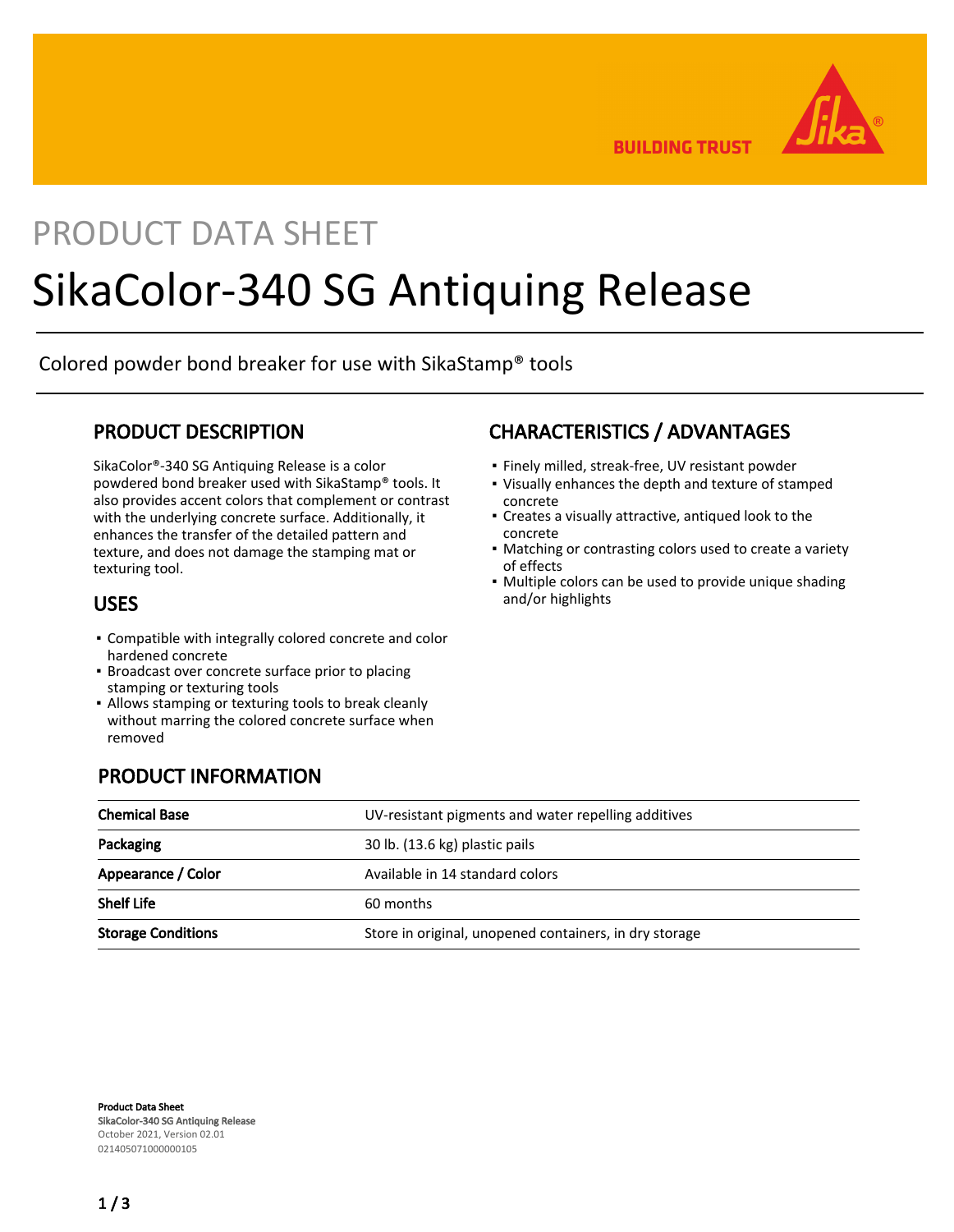Recommended Dosage The Coverage varies depending on timing, application and finishing techniques, surface texture, effect desired, tool used, and job or other conditions. For most applications, the coverage rate is approximately 3-4 lb./100 sq. ft. (1.4- 1.8 kg/9.3 m²) which equates to 750-1,000 sq. ft. (70-93 m²) per 30 lb. (13.6 kg) pail.

#### BASIS OF PRODUCT DATA

Results may differ based upon statistical variations depending upon mixing methods and equipment, temperature, application methods, test methods, actual site conditions and curing conditions.

## LIMITATIONS

SikaColor®-340 SG Antiquing Release should not be used as the primary coloring agent. It should not be troweled into concrete. Do not use as a curing compound. SikaColor®-340 SG Antiquing Release will produce variegated colors and is a function of concrete mix design, timing, method of application and removal, method of imprinting, and weather.

Avoid over application, which may minimize the depth of texture. Cover and protect adjacent surfaces from contamination during application and residue removal. Consider using SikaCem®-800 Clear Liquid Release if contamination is a concern, particularly on interior applications or when imprinting cementitious overlays.

SikaColor®-340 SG Antiquing Release is retained on the surface by a mechanical bond. It will require an application of a sealer to enhance the longevity of the antiqued coloration.

# ENVIRONMENTAL, HEALTH AND SAFETY

For further information and advice regarding transportation, handling, storage and disposal of chemical products, user should refer to the actual Safety Data Sheets containing physical, environmental, toxicological and other safety related data. User must read the current actual Safety Data Sheets before using any products. In case of an emergency, call CHEMTREC at 1-800-424-9300, International 703-527-3887.

Volatile organic compound Not applicable (VOC) content

## APPLICATION INSTRUCTIONS

Cast a jobsite sample at least 21 days prior to the installation for approval of color and finish. Utilize all materials, tools, and techniques from the actual job in the mock-up. Consistent batching, pouring, finishing, curing, sealing, and preparation techniques, will ensure the uniformity of architectural concrete. Verify adequate wet and dry slip resistance. Maintenance requirements should also be discussed.

#### APPLICATION

Cover and protect adjacent surfaces near the work area prior to applying SikaColor®-340 SG Antiquing Release. This is especially critical on windy days. Application of SikaColor®-340 SG Antiquing Release can begin after the final concrete finish.

Immediately prior to the placement of SikaStamp® tools, broadcast SikaColor®-340 SG Antiquing Release uniformly over the surface with a soft bristled, 6 inch mason's brush. Apply enough release so that the moist sheen on the concrete surface is covered. Do not apply over standing bleed water. SikaColor®-340 SG Antiquing Release should not be broadcast for more than a few feet or from above the knee to minimize drifting outside of the work area. Multiple colors of SikaColor®-340 SG Antiquing Release may be used for more unique colorations. Once applied, do not work the surface with a float or a trowel. The surface of the imprinting tools should also be lightly brushed with the release powder.

Timing is critical; applied too early, the antiquing release may be difficult to remove; applied too late, and most of the antiquing release will be removed during the removal and cleaning process.

Product Data Sheet SikaColor-340 SG Antiquing Release October 2021, Version 02.01 021405071000000105



**BUILDING TRUST**